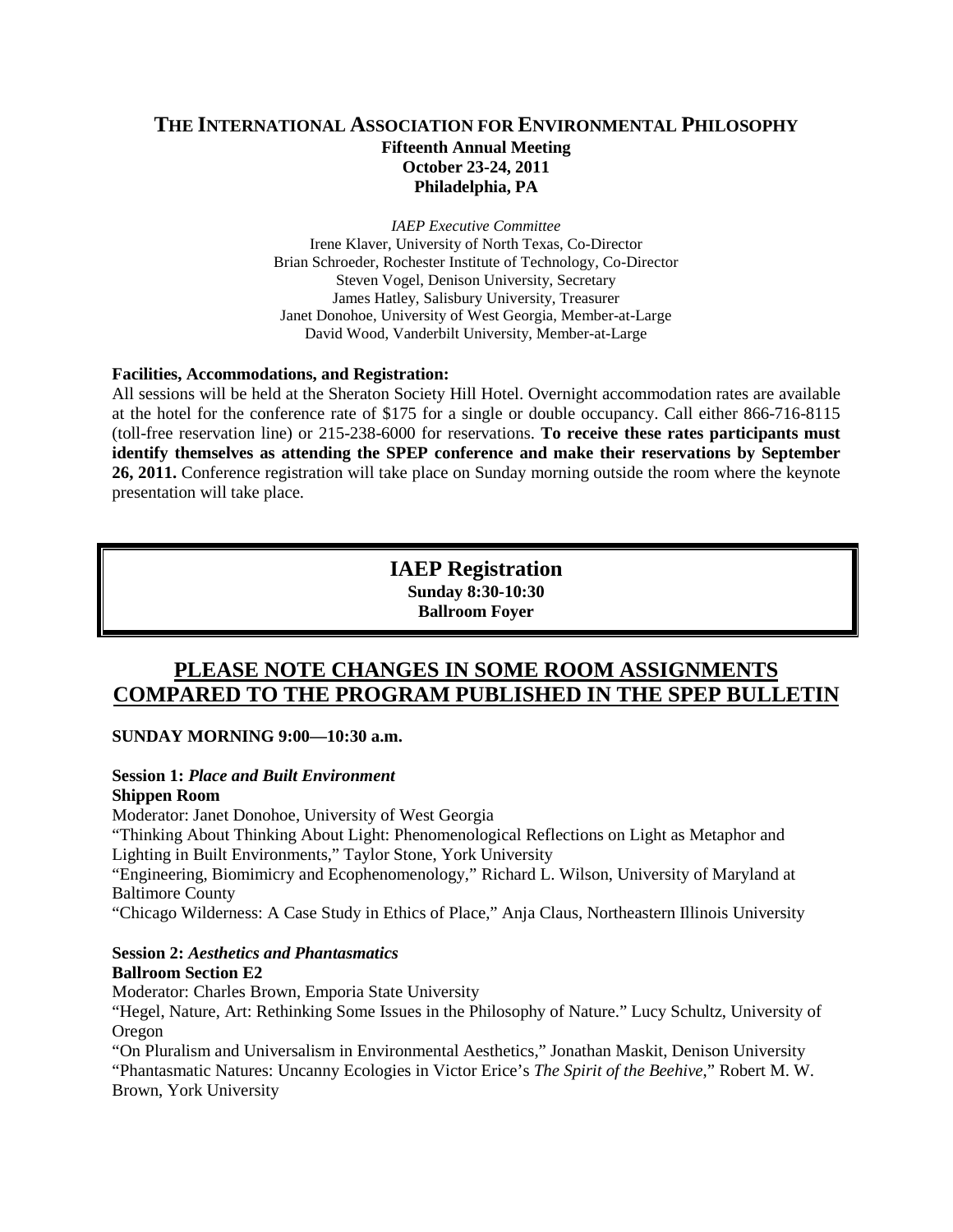## **Session 3:** *Nietzsche and Romanticism: 19th Century German Perspectives*  **Cook Room**

Moderator: Silvia Benso, Rochester Institute of Technology

"German Romanticism and Environmental Philosophy," Dalia Nassar, Villanova University

"'Remaining True to the Earth': Nietzsche and Environmental Consciousness," Dale Wilkerson, University of North Texas

"Nietzsche and the Naturalization of Humanity: Life as the Standard for Knowledge," Jordan S. Batson, University of North Texas

#### **SUNDAY MORNING 10:30 a.m.—10:45 a.m., Coffee Break Bromley Room**

### **SUNDAY MORNING 10:45 a.m.—12:15 p.m.**

#### **Session 1:** *East Asian Perspectives: Daoist, Buddhist, Neo-Confucian* **Shippen Room**

Moderator: James Hatley, Salisbury University

"Patterns of Continuity and Discontinuity between Humans and Nonhumans and the Possibility/Impossibility of Human Intervention in Spinoza and Zhuangzi," Sonya N. Ozbey, DePaul

University

"Wang Yangming and Environmental Ethics," Sam Cocks, University of Wisconsin, La Crosse

#### **Session 2:** *Restoration, Agriculture and Ecosystems* **Ballroom Section E2**

Moderator: Brian Treanor, Loyola Marymount University

"Sustainable Agriculture, the Concept of Territory and the Status of Nonhumans: Organic Agriculture Versus Agroecology," Michael Menser, Brooklyn College

"Selling Nature, Buying Time?" Jozef Keulartz, Radboud University of Nijmegen and Wageningen University

#### **Session 3:** *Eco-Phenomenological/Continental Environmental Perspectives* **Cook Room**

Moderator: David Wood, Vanderbilt University

"Marks on the Earth: A Hermeneutics of Environmental Action," Nathan M. Bell, University of North Texas

"The Prospects for an Ethics of the Nonhuman in the Philosophy of Emmanuel Levinas," Derek Harley Moyer, Warner Pacific College

"The Morality of Paying Attention: Towards An Eco-Phenomenological *Einstellung*," Philip Day, University of North Texas

#### **SUNDAY AFTERNOON 2:00—3:30 p.m.**

#### **Session 1:** *Animality and the Non-Human* **Shippen Room**

Moderator: Ted Toadvine, University of Oregon

"Adorno's Return of the Repressed: Mimesis, Affect, and the Figure of the Animal," Lauren Guilmette, Emory University

"Of Mites and Men Animality, Bare Life and the Re-performance of the Human in The Open," Rebekah Sinclair, Claremont Graduate University

"Defending the Other Species Capability: Why Having a Meaningful Relationship with Nature is Necessary for a Living a Dignified Human Life," Larissa Walker, Lehigh University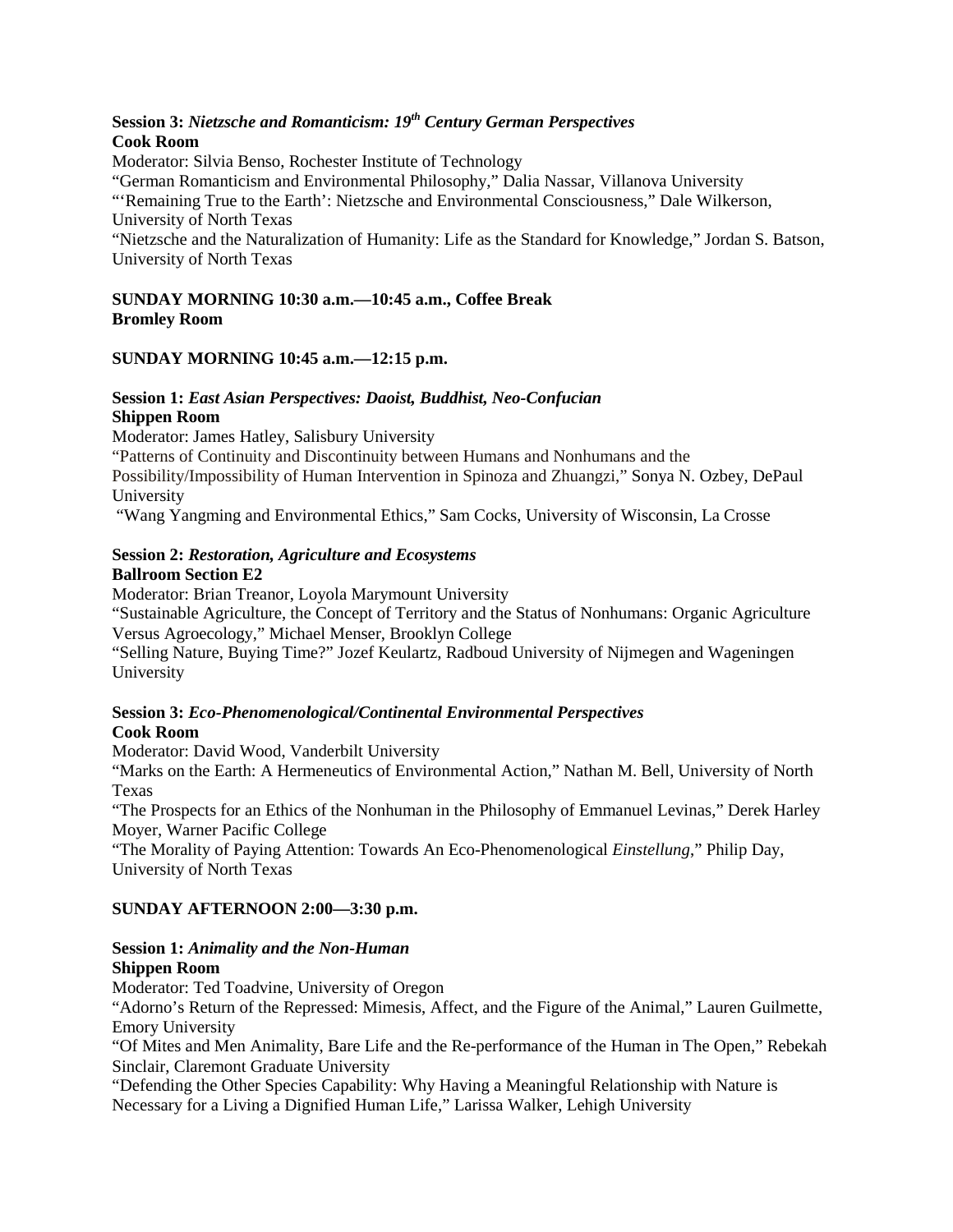#### **Session 2:** *Liberalism and Authoritarianism* **Ballroom Section E2**

Moderator: Jozef Keulartz, Radboud University of Nijmegen and Wageningen University "The Rhetoric of the Apocalypse and the End of the Postmodern: Where the Environmental Left Meets the Authoritarian Right," Wendy Lynne Lee, Bloomsburg University of Pennsylvania "The Compatibility of Liberalism, Environmental Education, and Education for Sustainable Development," Matt Ferkany and Kyle Powys Whyte, Michigan State University "Sustainability is Corporate: The Technological Character of Neoliberalism," Aaron Vansintjan, McGill University

#### **Session 3:** *Critical Theory Perspectives* **Cook Room**

Moderator: Steven Vogel, Denison University "Critical Recognition Justice and Environmental Justice: A Deliberative/Communicative Assessment," David Utsler, University of North Texas "A Disaster Citable in All Its Moments: Reframing the 2010 Gulf Oil Spill," Christy Reynolds, University of Oregon "Compromised Nature: Axel Honneth's Curtailed Critique of the Dialectic of Enlightenment," Miles Hentrup, Stony Brook University

## **SUNDAY AFTERNOON 3:30 p.m.—3:45 p.m., Coffee Break Bromley Room**

## **SUNDAY AFTERNOON 3:45 p.m.—5:15 p.m.**

## **Session 1:** *The Seasons: Phenomenological and Environmental Perspectives* **Shippen Room**

Moderator: James Hatley, Salisbury University *The Seasons: Phenomenological and Environmental Perspectives* "Seasons as Atmospheres: Rethinking the Relationship between the Psyche and Nature," Luke Fischer, University of Sydney "Seasons Embodied: The Story of a Plant," Craig Holdrege, The Nature Institute "The Seasons and the Rhythms of Time," David Macauley, Pennsylvania State University, Brandywine

#### **Session 2:** *Science, Technology and the Future* **Ballroom Section E2**

Moderator: Kyle Powys Whyte, Michigan State University "Tiptoeing through Nature: Ecological Metagenomics and its Contribution to an Ecological Ethics," Martin Drenthen, Radboud University of Nijmegen "Leaving the Biosphere to the Future," Matthias Fritsch, Concordia University, Montreal "NOLA: Climate Justice, Grief, and Nonhuman Actants," Janet Fiskio, Oberlin College

#### **Session 3:** *Environmental Imagination/Imaginary* **Cook Room**

Moderator: Jonathan Maskit, Denison University "As Seen from Space: Technology and Environmental Imagination," Matthew S. Bower, University of North Texas

"Intimations of a New Socioecological Imaginary: Sartre, Taylor, and the Planetary Crisis," Matthew C. Alley, City University of New York/BMCC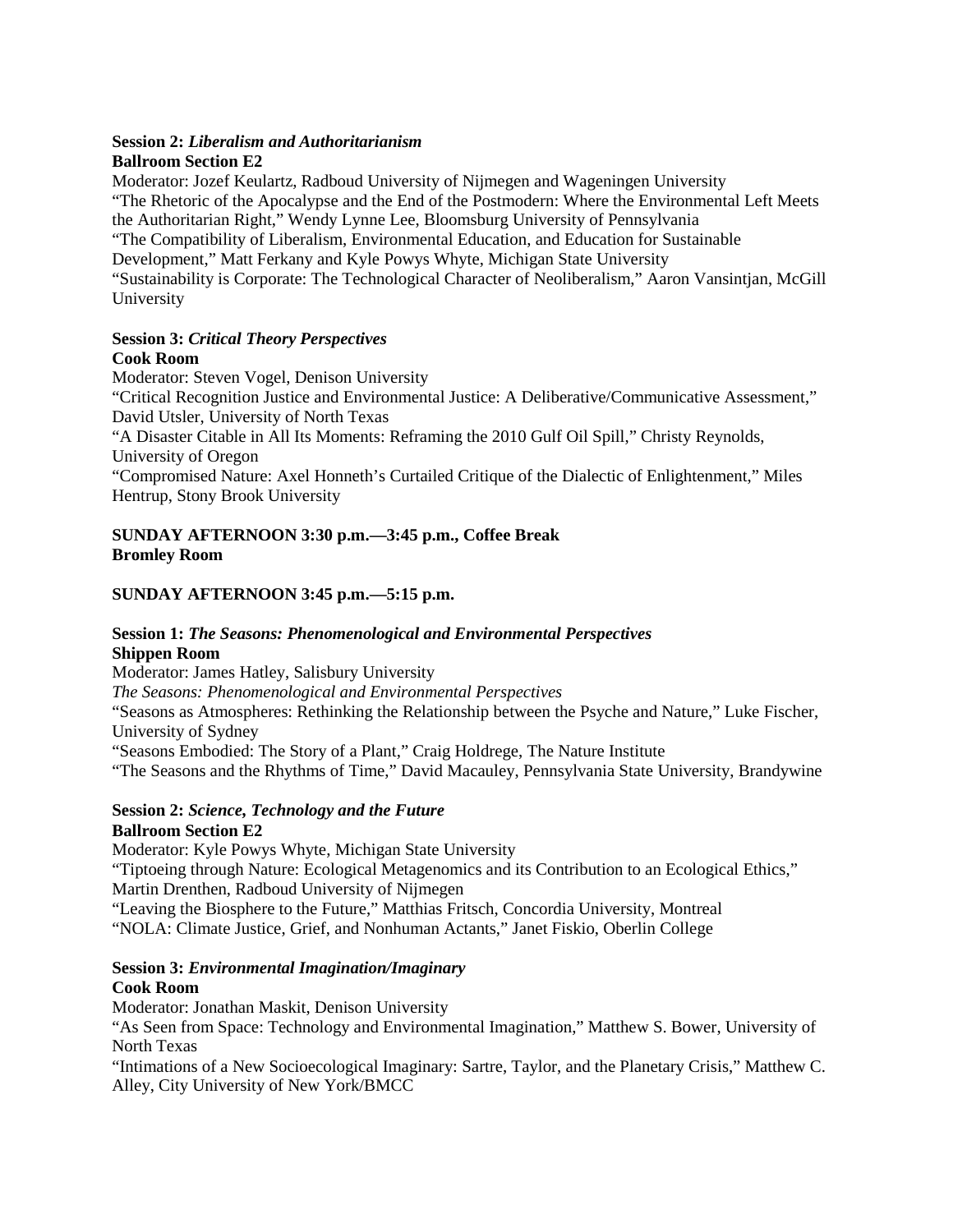#### **IAEP BUSINESS MEETING Sunday 5:30 p.m.—6:30 p.m. Ballroom Section D**

#### **SUNDAY, OCTOBER 23, 2011 8:00 p.m.**

## **IAEP KEYNOTE SPEAKER Ballroom**

Introduced and Moderated by Irene Klaver, University of North Texas

# "Dwelling in the Natural City"

INGRID LEMAN STEFANOVIC University of Toronto

\_\_\_\_\_\_\_\_\_\_\_\_\_\_\_\_\_\_\_\_\_\_\_\_\_\_\_\_

**IAEP RECEPTION 9:30 p.m. Ballroom Foyer**

## **MONDAY, OCTOBER 24, 2011**

#### **MONDAY MORNING 9:00 a.m.—10:30 a.m.**

#### **Session 1:** *Environmental Justice and Politics* **Cook Room**

Moderator: Irene Klaver, University of North Texas "Ecological Citizenship Revisited," Julie Kuhlken, Misericordia University "Eco-governmentality: Michel Foucault and the Environmental Politics of the U.S./Mexico Border Wall," Thomas Nail, University of Oregon "Loose Integrity and Ecosystem Justice on the Capabilities Approach," Daniel L. Crescenzo, University of Georgia

#### **Session 2:** *Doing Time: Foucault, Prisons and the Environment* **Ballroom Section E1**

Moderator: Robert Mugerauer, University of Washington "The Domination of Nature: Regarding Time as an Ethical Concept," Bryan E. Bannon, Wesleyan University "Environmental Justice for Prisons: Ensuring Protection for a Unique Population," Lauren Helixon, University of North Texas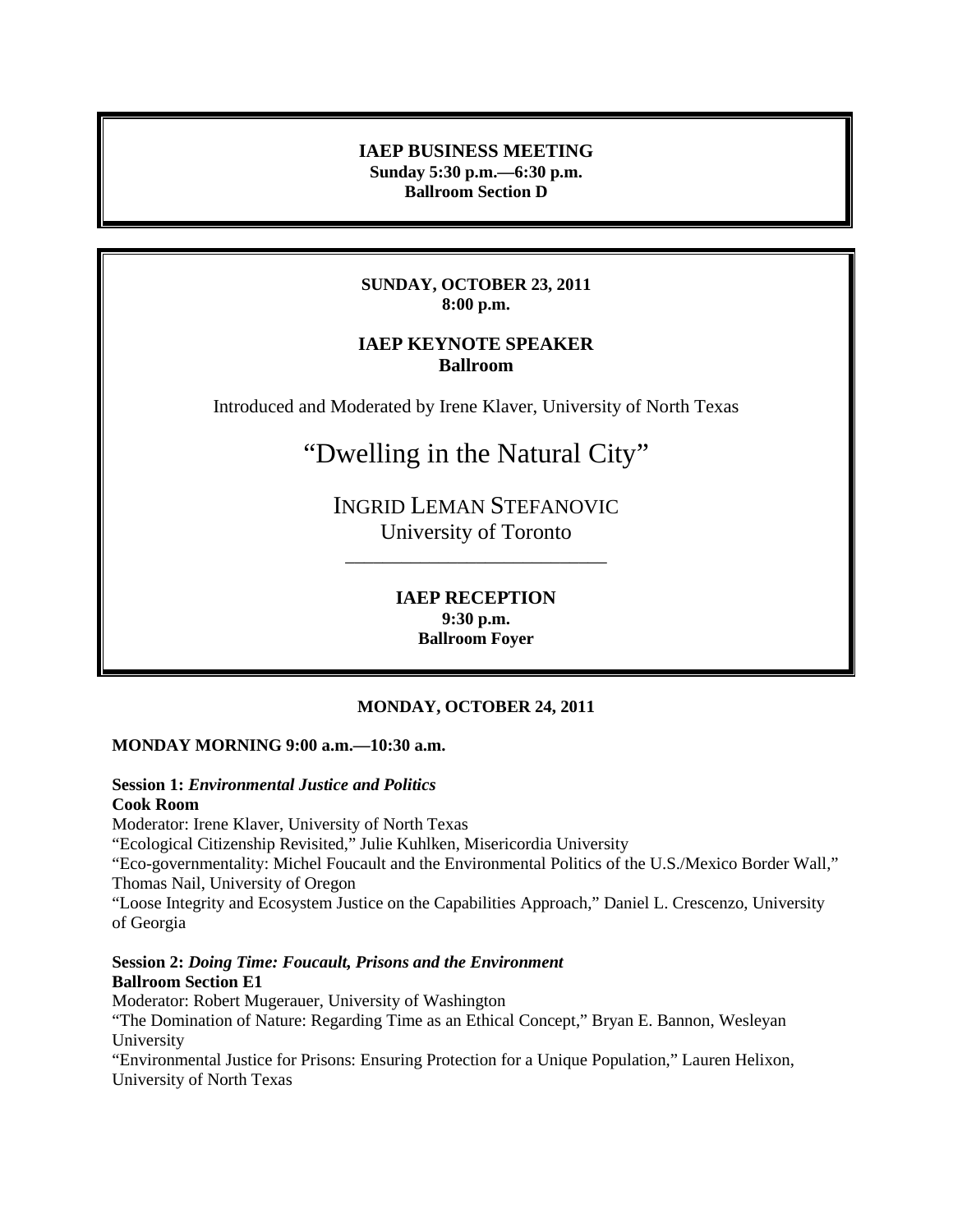"A Restorative Environmental Justice for the Prison-Industrial-Complex," Sarah Conrad, University of North Texas

#### **Session 3:** *Protozoan Intentionality: Explorations in the Continuity of Mind and Life* **Ballroom Section E2**

Moderator: David Seamon, Kansas State University

"Evan Thompson vs. Daniel Dennett on Mind, Life and Evolution," David Storey, Fordham University "The Role of Environmental Allure in Instincts," Adam Konopka, The College of Mount St. Joseph "Is There 'Deep Continuity' between Mind and Life? Kant's Persistent Challenge to the Deep Continuity Thesis," Eleanor Helms, California Polytechnic State University

#### **MORNING MORNING 10:30 a.m.—10:45 a.m., Coffee Break Bromley Room**

#### **MORNING MORNING 10:45 a.m.—12:15 p.m.**

#### **Session 1:** *Exploring Our Continuity with Modernity in Environmental Crisis* **Ballroom Section E1**

Moderator: Keith Peterson, Colby College

"Inheriting the Lessons of Modern Thought in Regard to our Environment," Daniel Guentchev, Southern Illinois University Carbondale

"Naturally Modern, Wildly Non-Modern," Alejandro Strong, Southern Illinois University Carbondale "On Inheriting and Acknowledging our Ambivalent Relation to Modernity," Tim McCune, Southern Illinois University Carbondale

"Listening to the Reverberations of Our Modern Ancestors," Mike Jostedt, Southern Illinois University Carbondale

#### **Session 2:** *Listening to Feminism, Deep Ecology, Spirituality, and Place* **Cook Room**

Moderator: Matt Ferkany, Michigan State University

"The Giving Tree and Environmental Philosophy: Listening to Deep Ecology, Feminism and Trees," Ellen Miller, Rowan University

"Being-at-Home: Gary Snyder and the Poetics of Place," Josh Michael Hayes, Santa Clara University

## **Session 3:** *Midgley and the Greeks: A Mixed Community of Laws and Land* **Ballroom Section E2**

Moderator: John Panteleimon Manoussakis, College of the Holy Cross "Mary Midgley and the Mixed Community in Environmental Ethics," Gregory S. McElwain, The College

of Idaho

"Property and the Land: Lessons from Xenophon and Frost," Dennis E. Skocz, Independent Scholar "Environmental ethos in Plato's *Laws*," Tua Korhonen, University of Helsinki

#### **AFTERNOON SESSIONS**

**Meeting 1: ENVIRONMENTAL AND ARCHITECTURAL PHENOMENOLOGY NETWORK David Seamon, Kansas State University, and Ingrid Leman Stefanovic, University of Toronto, Conveners and Moderators**

**MONDAY AFTERNOON 1:45 p.m.—3:15 p.m. Session 1:** *Environmental and Architectural Phenomenology: First Panel* **Ballroom Section E1**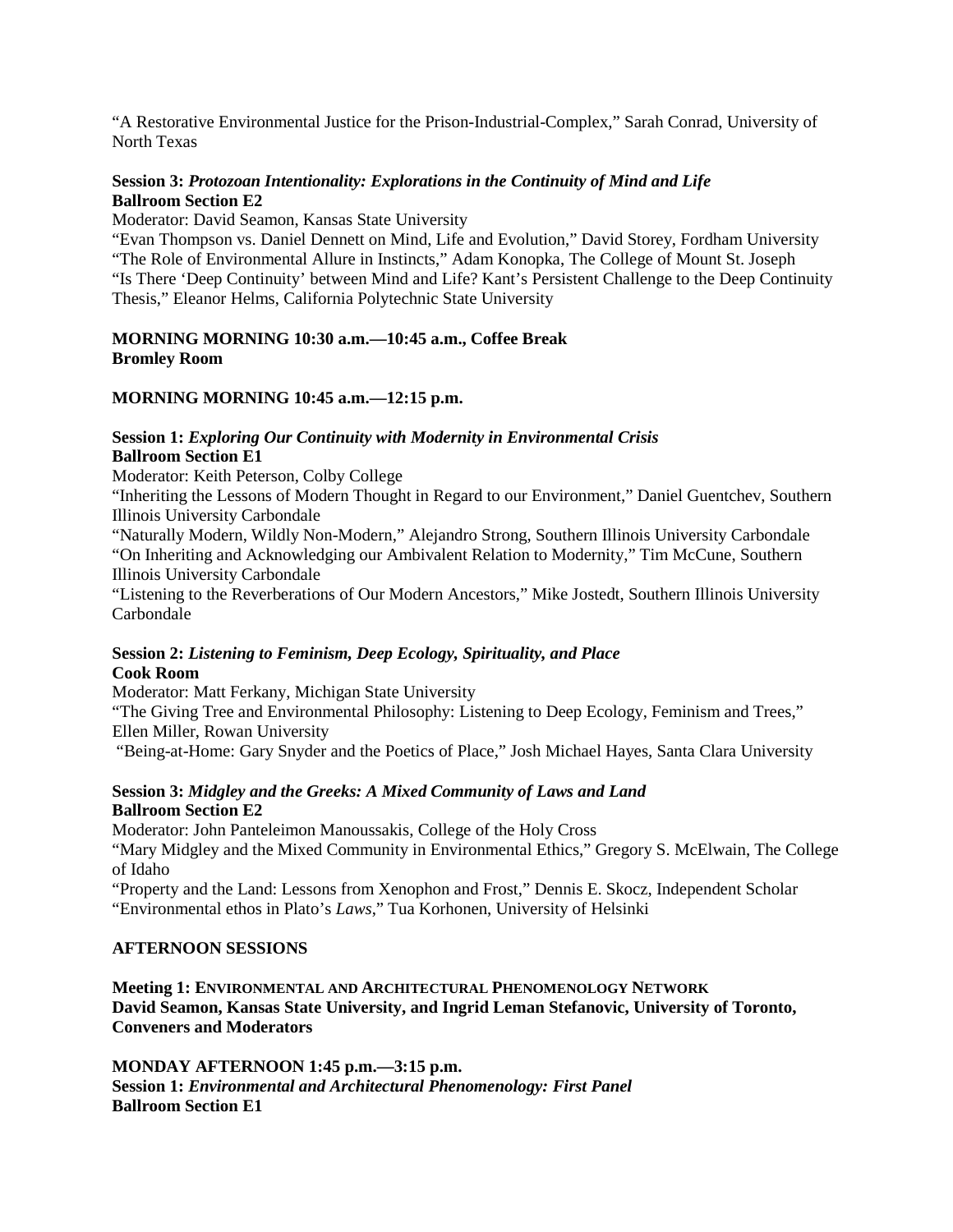"A Tale of Two Cities and a River: Urban Renewal on the Trinity River in North Texas," Irene J. Klaver, University of North Texas

"Current Thinking: Water, Boundaries and Re lationships along the Credit River," Sarah King, Queens University, Canada

"Commonalities among Three Phenomenologies of Water: The Work of Hydrologist Theodor Schwenk, Sculptor John Wilkes, and Naturalist Viktor Schauberger," David Seamon, University of Kansas

#### **MONDAY AFTERNOON 3:15 p.m.—3:30 p.m., Coffee Break Frampton Room**

**Monday 3:30—4:30 p.m.**

**Session 2:** *Environmental and Architectural Phenomenology: Second Panel* **Ballroom Section E1**

"Phenomenological Hermeneutics of Rivers: A Way to Integrate Design, Ecology, and Politics," Robert Mugerauer, University of Washington

"Hidden Streams: A Phenomenology of Underground Water Ways," Ingrid Leman Stefanovic, University of Toronto

**\_\_\_\_\_\_\_\_\_\_\_\_\_\_\_\_\_\_\_\_\_\_\_\_\_\_\_\_\_\_\_\_\_\_\_\_\_\_\_\_\_\_\_**

**MONDAY AFTERNOON 4:30 p.m.—4:45 p.m. Close-out and Summary Discussion Ballroom Section E1**

**Meeting 2: SOCIETY FOR NATURE, PHILOSOPHY AND RELIGION Bruce Foltz, Eckerd College, Convener and Moderator**

#### **MONDAY AFTERNOON 1:45 p.m.—3:15 p.m.**

**Session 1:** *Society for Nature, Philosophy and Religion: First Panel* **Reynolds Room**

"'I am the Rose of Sharon': Shadows of Renewal in the Anthropocene," James Hatley, Salisbury University

"Thoreau East and West," Christopher Dustin, College of the Holy Cross

"Creation Narratives and Environmental Care," Brian Treanor, Loyola Marymount University

**MONDAY AFTERNOON 3:15—3:30 a.m., Coffee Break Shippen Room**

#### **MONDAY AFTERNOON 3:30 p.m.—5:00 p.m.**

#### **Session 2:** *Society for Nature, Philosophy and Religion: Second Panel* **Reynolds Room**

"Plato's Speculative Good Friday," John Panteleimon Manoussakis, College of the Holy Cross "*Eros, Askesis, Ekstasis*: John Muir as Poet for Needy Times," Bruce Foltz, Eckerd College "Ecological Asceticism," Christina M. Gschwandtner, University of Scranton

"Early Christian Perspectives on American Nature: The Dissenting Views of James Fenimore and Susan Fenimore Cooper," Alfred Siewers, Bucknell University

**\_\_\_\_\_\_\_\_\_\_\_\_\_\_\_\_\_\_\_\_\_\_\_\_\_\_\_\_\_\_\_\_\_\_\_\_\_\_\_\_\_\_\_**

**Meeting 3: SOCIETY FOR ECOFEMINISM, ENVIRONMENTAL JUSTICE AND SOCIAL ECOLOGY**